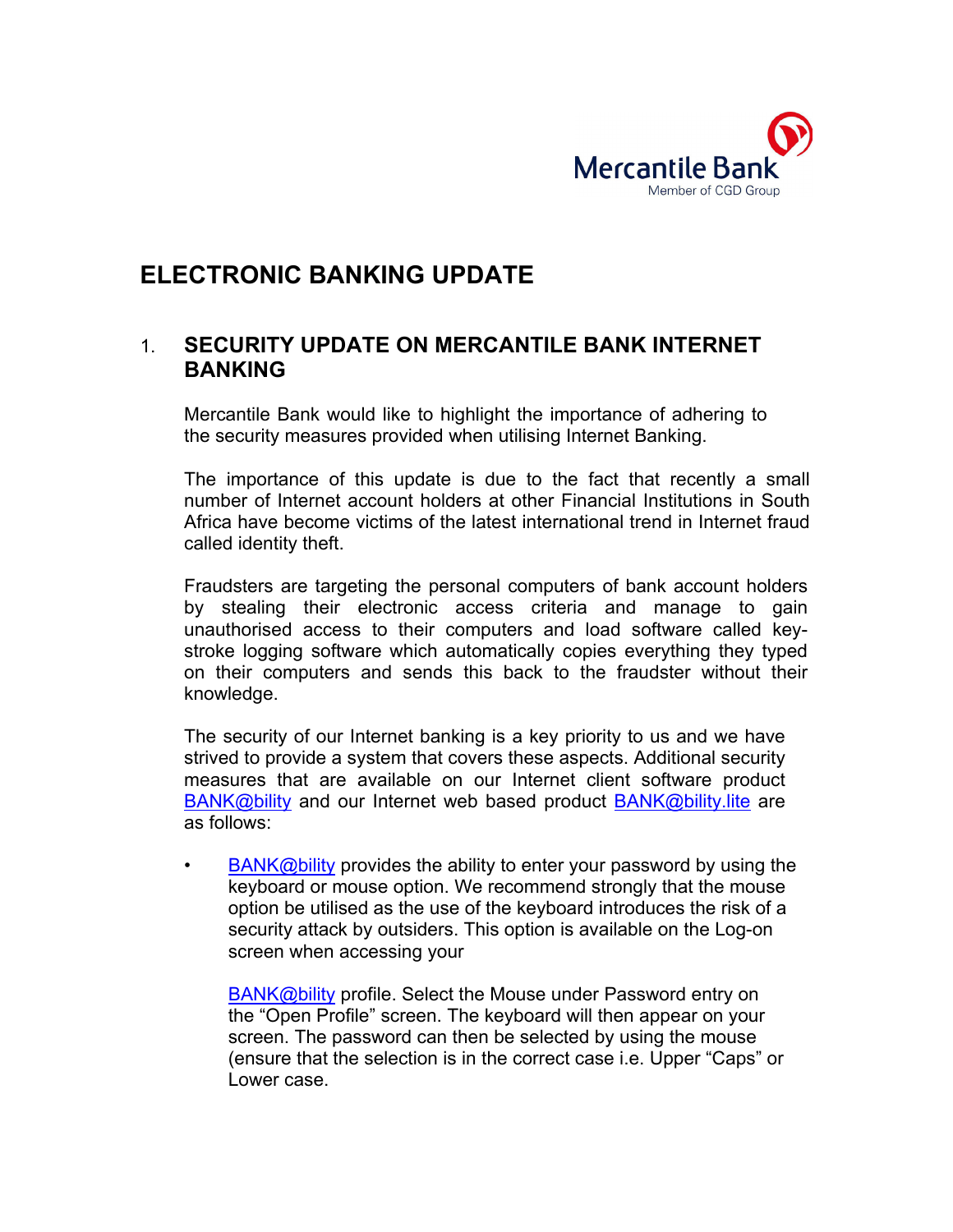• BANK@bility.lite requires a separate log-on code, which is randomly selected with each log-on.

Clients are requested to follow the following security measures to prevent key logging:

- Utilise the mouse log-on option when accessing BANK@bility
- Make sure that no one has unauthorised access to your Internet Banking access information and/or PC.
- Never disclose your password to anybody including Bank staff
- Security log-on codes to be kept in a safe place.
- Check and verify the date and time the profile was last accessed on the "Importance Notice" screen when entering BANK@bility.
- Ensure that you have the latest anti-virus applications loaded on your PC. Your local PC hardware and software supplier will provide you with details in this regard.
- Make sure that the software that is loaded onto your PC via a third party is licensed.
- Update your operating system and browser with the latest Microsoft patches to protect your PC from exploitation. These can be downloaded from the Microsoft website http://www.microsoft.com
- Do not open suspicious or unfamiliar e-mails.
- Ensure that you have control over the shared folders on your PC as a shared folder could make your PC vulnerable to unauthorized installation of suspicious software. A blue icon shaped in the form of a hand can identify a shared folder.

Should you require any additional information or assistance in this regard please contact our Electronic Banking Support Line on 0860 11 99 23.